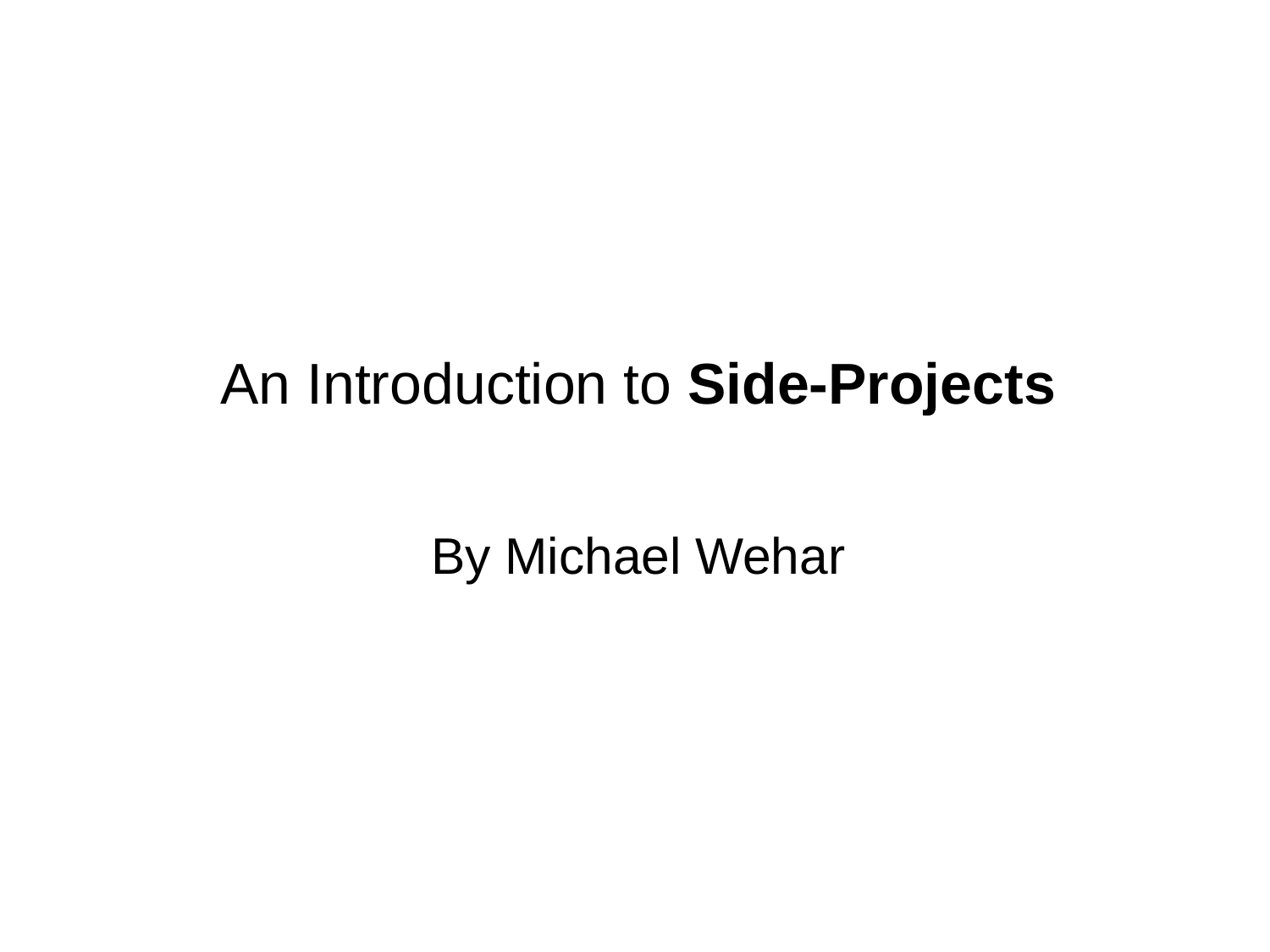## Why do Side-Projects?

- Primary
	- (1) Learn (2) Grow
	- (3) Have fun
- Secondary
	- (1) Make friends
	- (2) Career development
	- (3) Additional income (not always possible)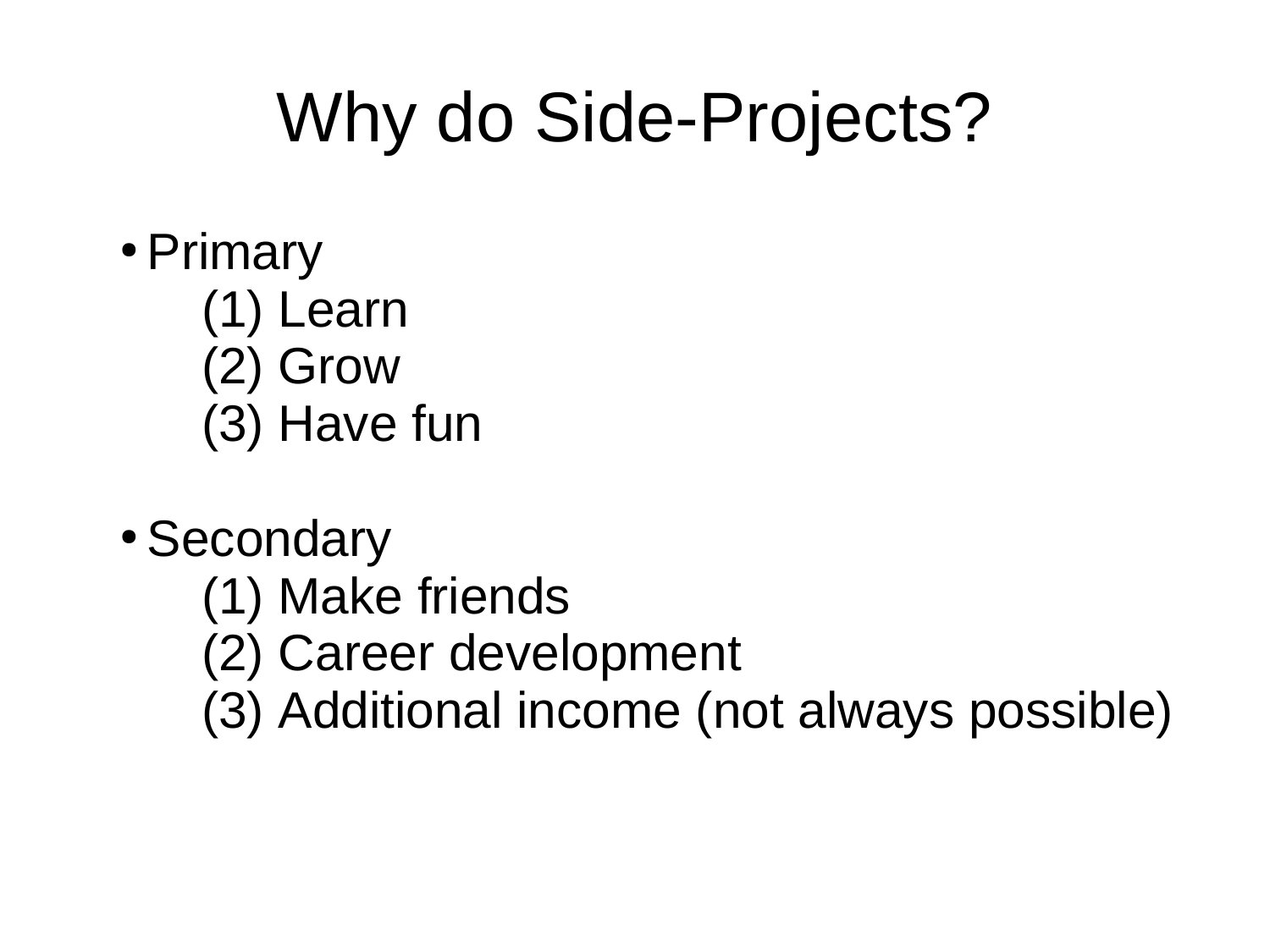# Picking a Side-Project

- **Passion** should drive you...
	- A topic you love
	- A problem that really bugs you
	- Something you just enjoy doing
- Examples
	- I love mathematics
	- Online advertisements really bug me
	- I enjoy talking about movies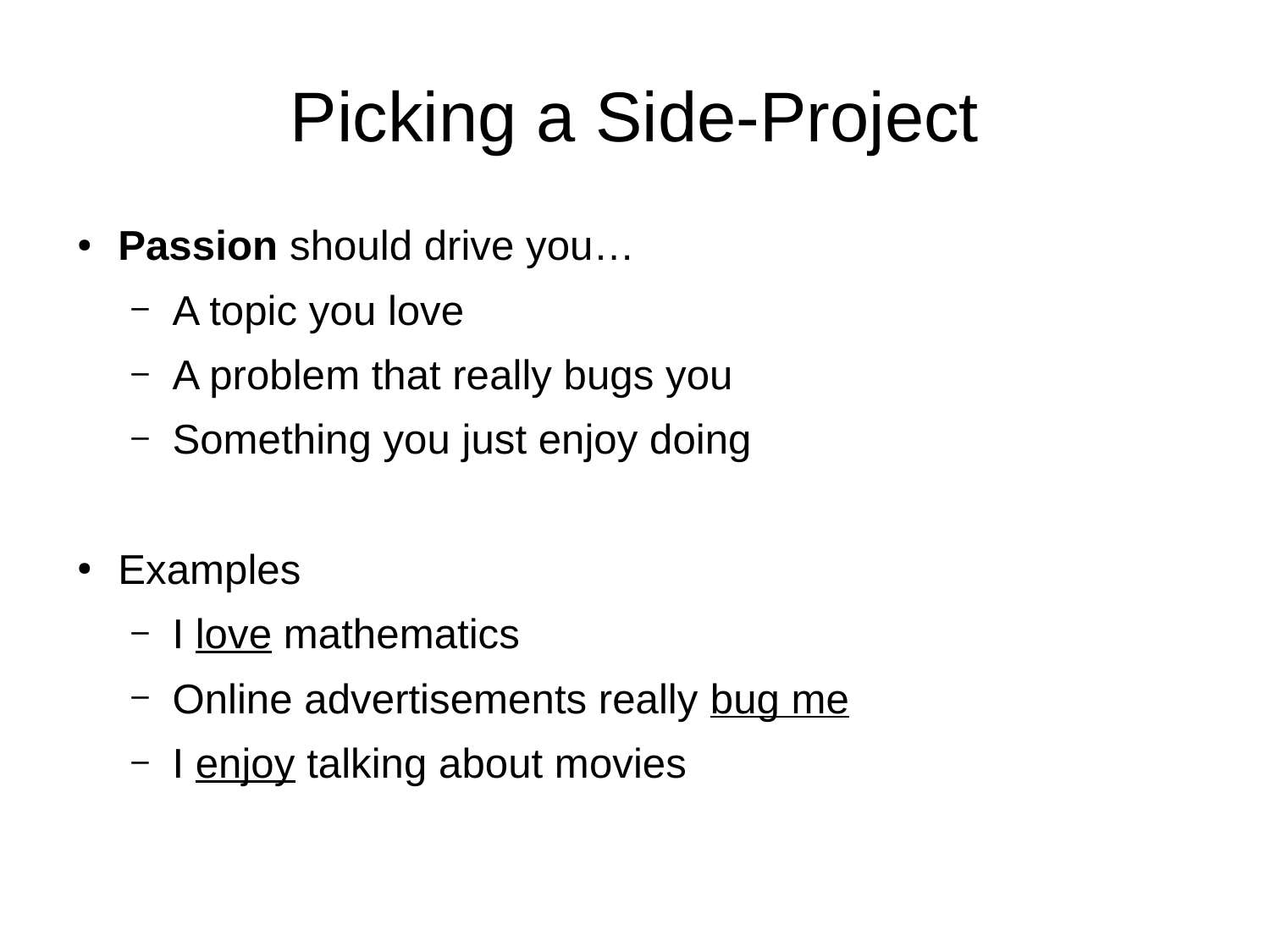## How to do a Side-Project?

- Make a plan and do your research...
	- What tools and platforms can I use?
	- What apps already exist?
- Work incrementally, but dream big...
	- What can I realistically do in 4-hours? 10-hours? 100-hours?
- Ask your friends what they think...
	- Before you even start, try explaining the idea to someone else who can give kind feedback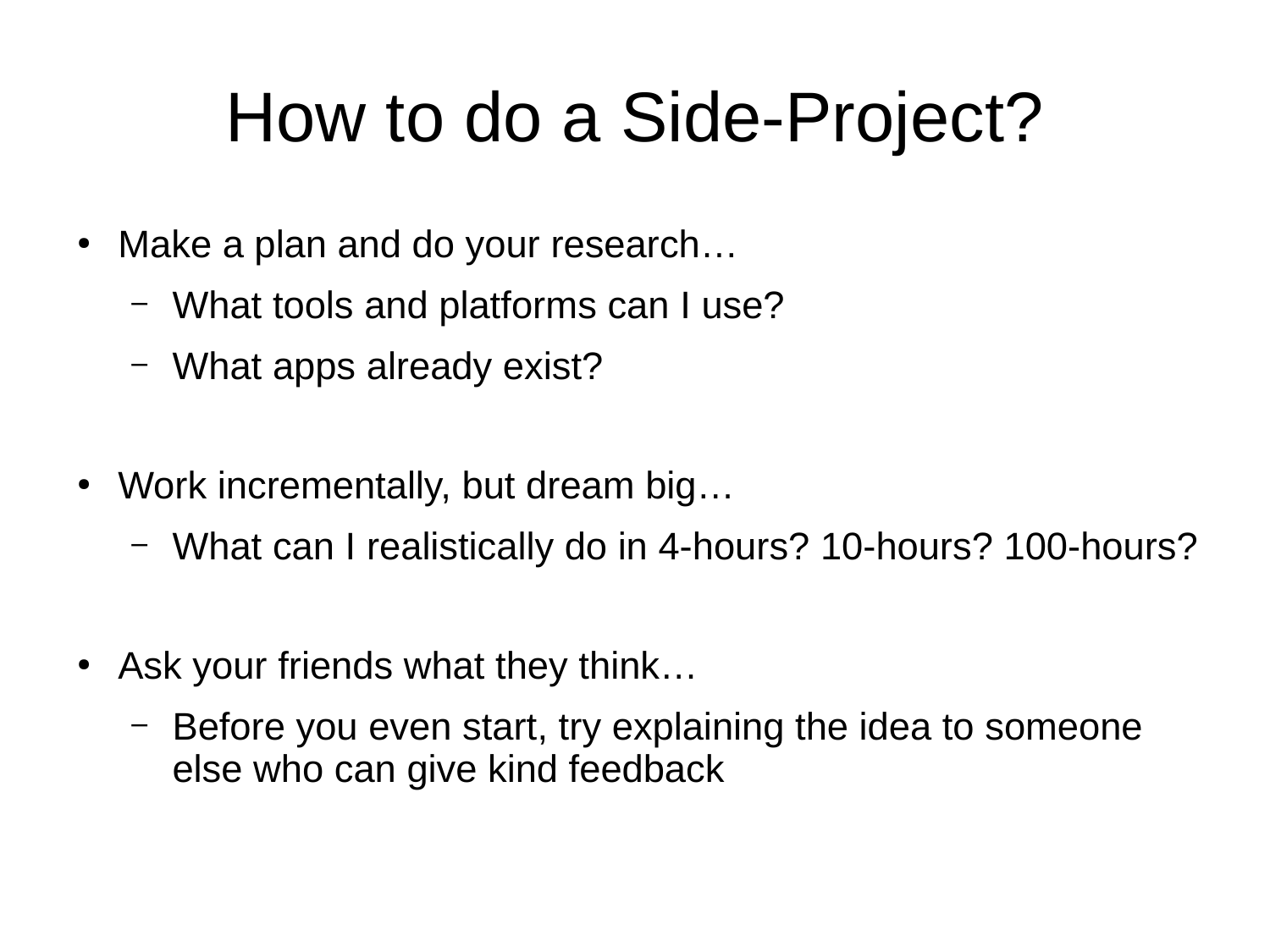#### How to get Started?

- Just do it!
- Keep with it!
- Push yourself!
- It will pay off in the end.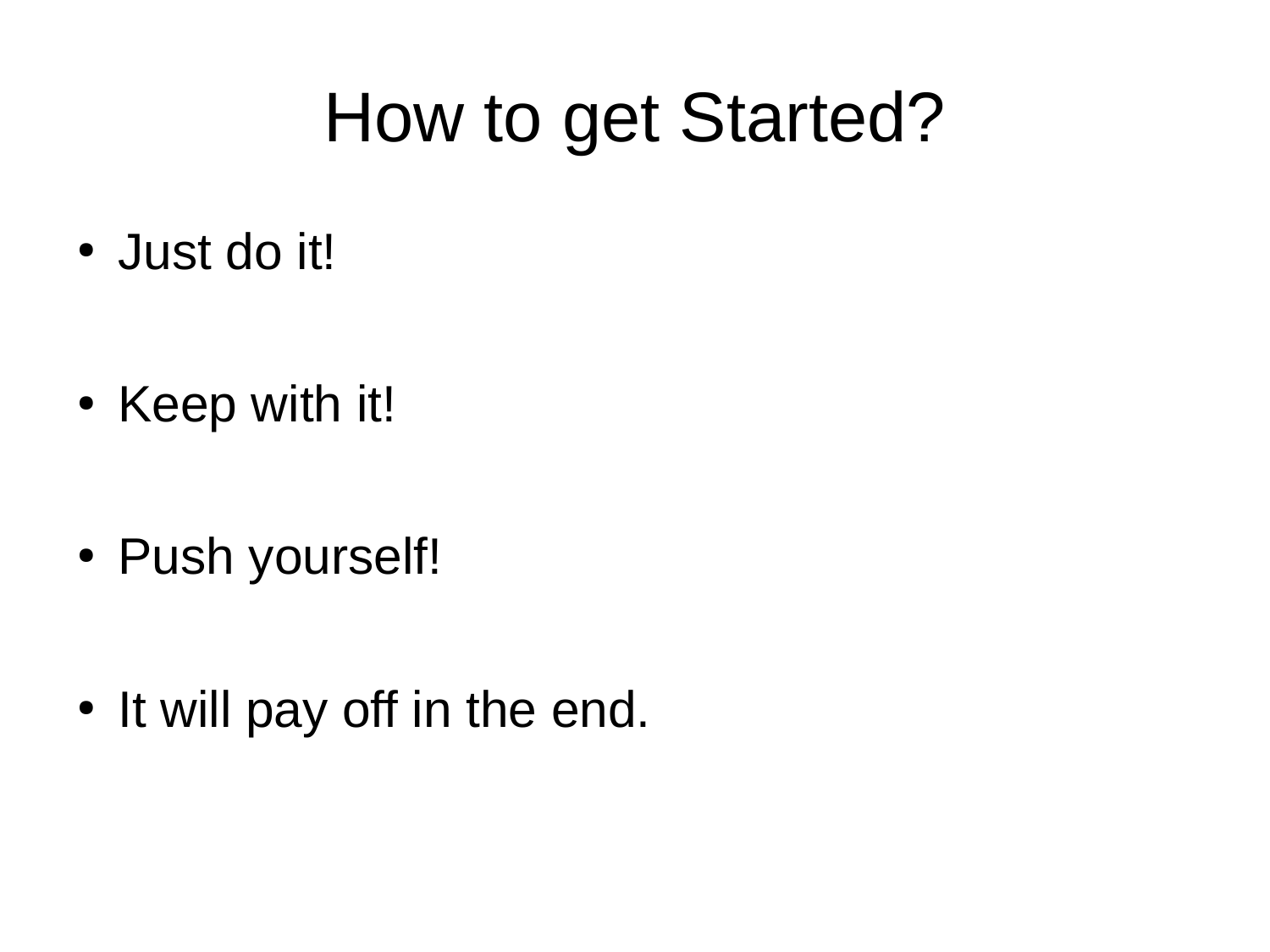## Work in progress...

- You have an idea or even a prototype
- How do you...
	- find real people to collaborate with?
	- share it with others?
	- get feedback?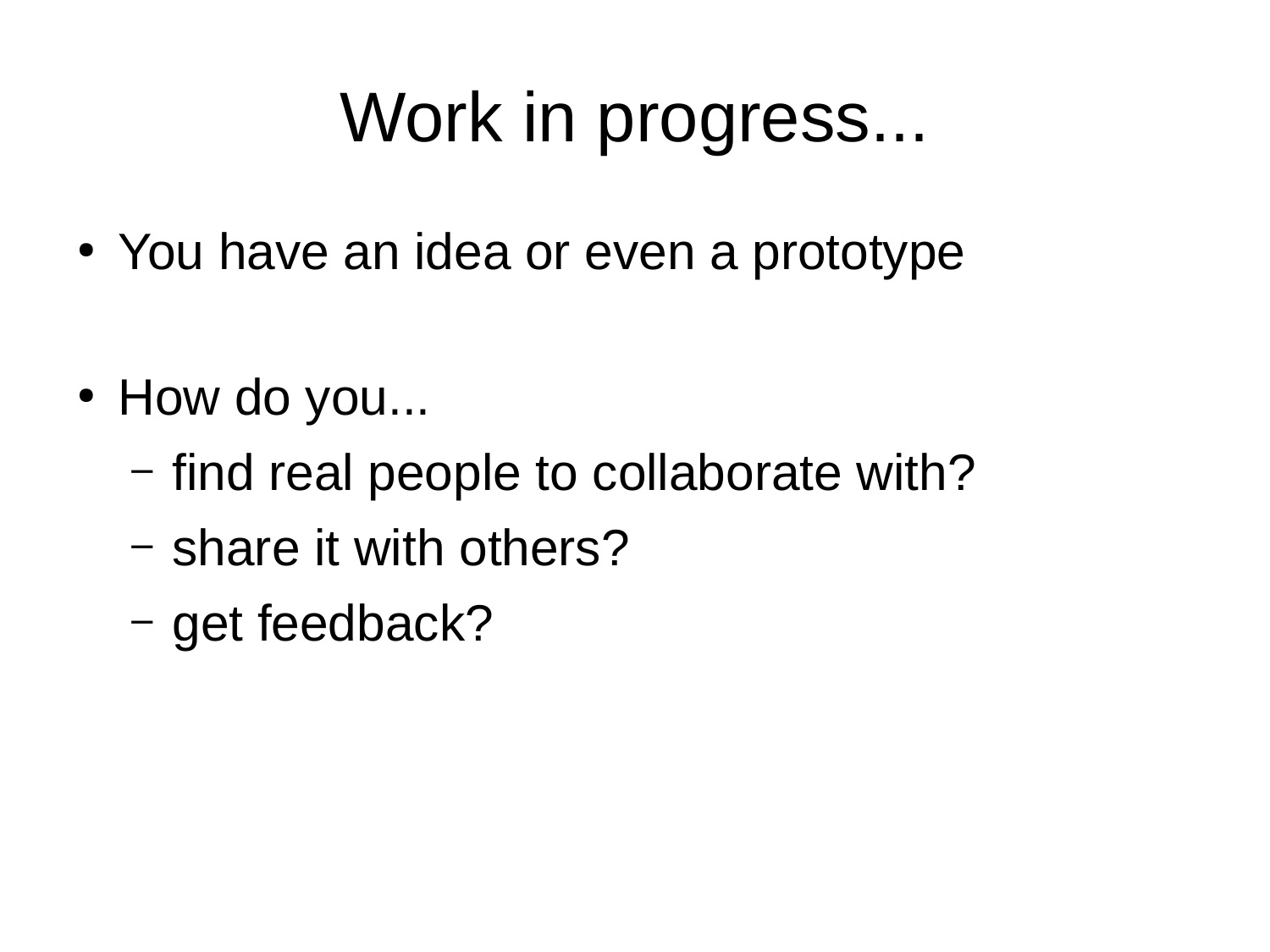#### How to meet real people?

- Consider going to a meeting or event in person or online (make sure that it's safe)
	- Hackathons
	- School clubs and events
- There are Philadelphia events that I sometimes attend...
	- Venture Cafe (on Thursdays) near University City
	- Entre events in Philadelphia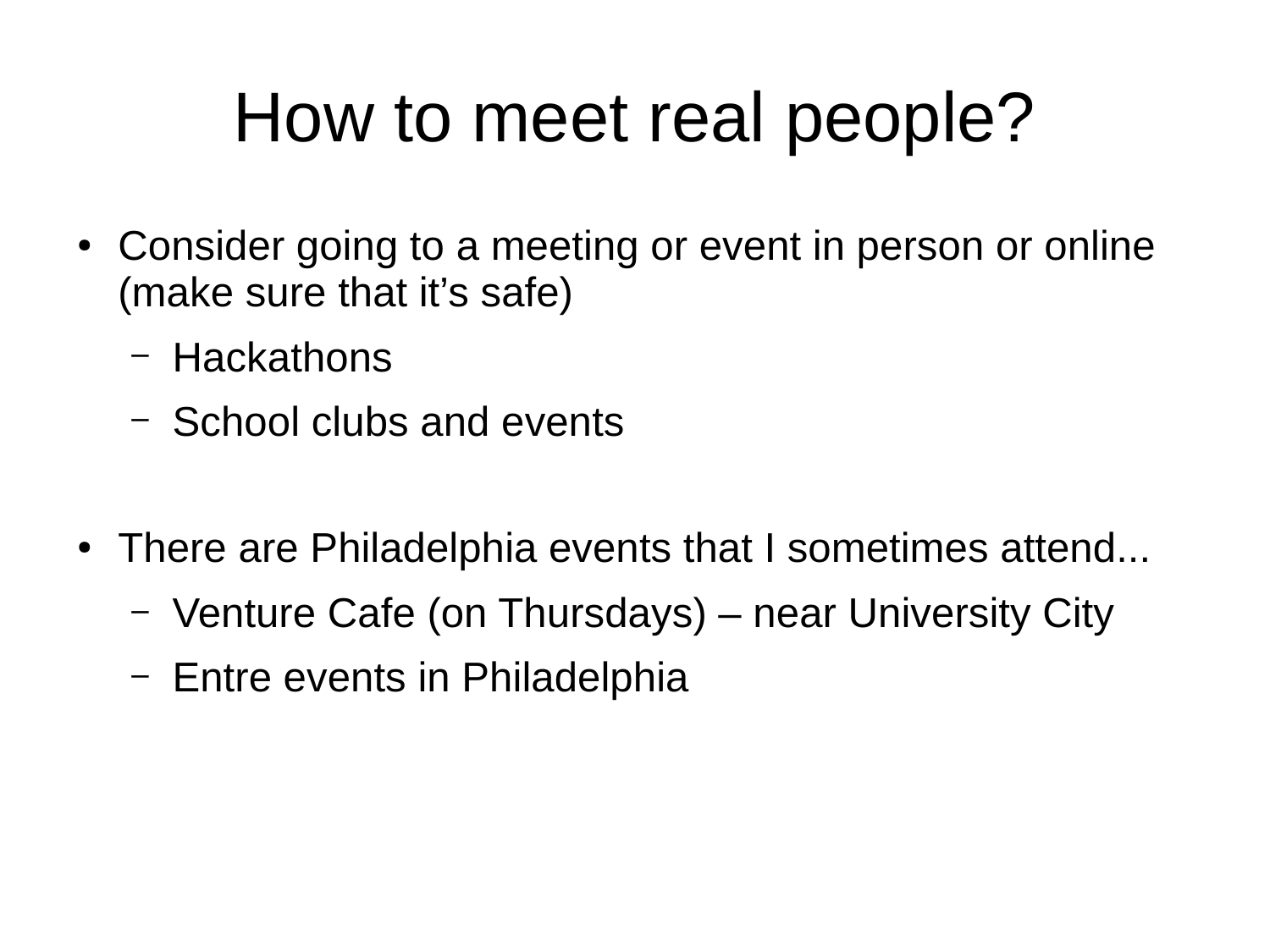## How to make it Shareable?

- There can be risks with sharing your project publicly
- If you accept the risks, then you can put your...
	- App on the App Store
	- Video on Youtube / Vimeo
	- Article on Medium / Make: Projects (previously called ProjectBoard)
	- Code on Bitbucket / GitHub
- Make a website
	- PythonAnywhere / AWS / GitHub / etc
	- Free resources and discounts for students (when available)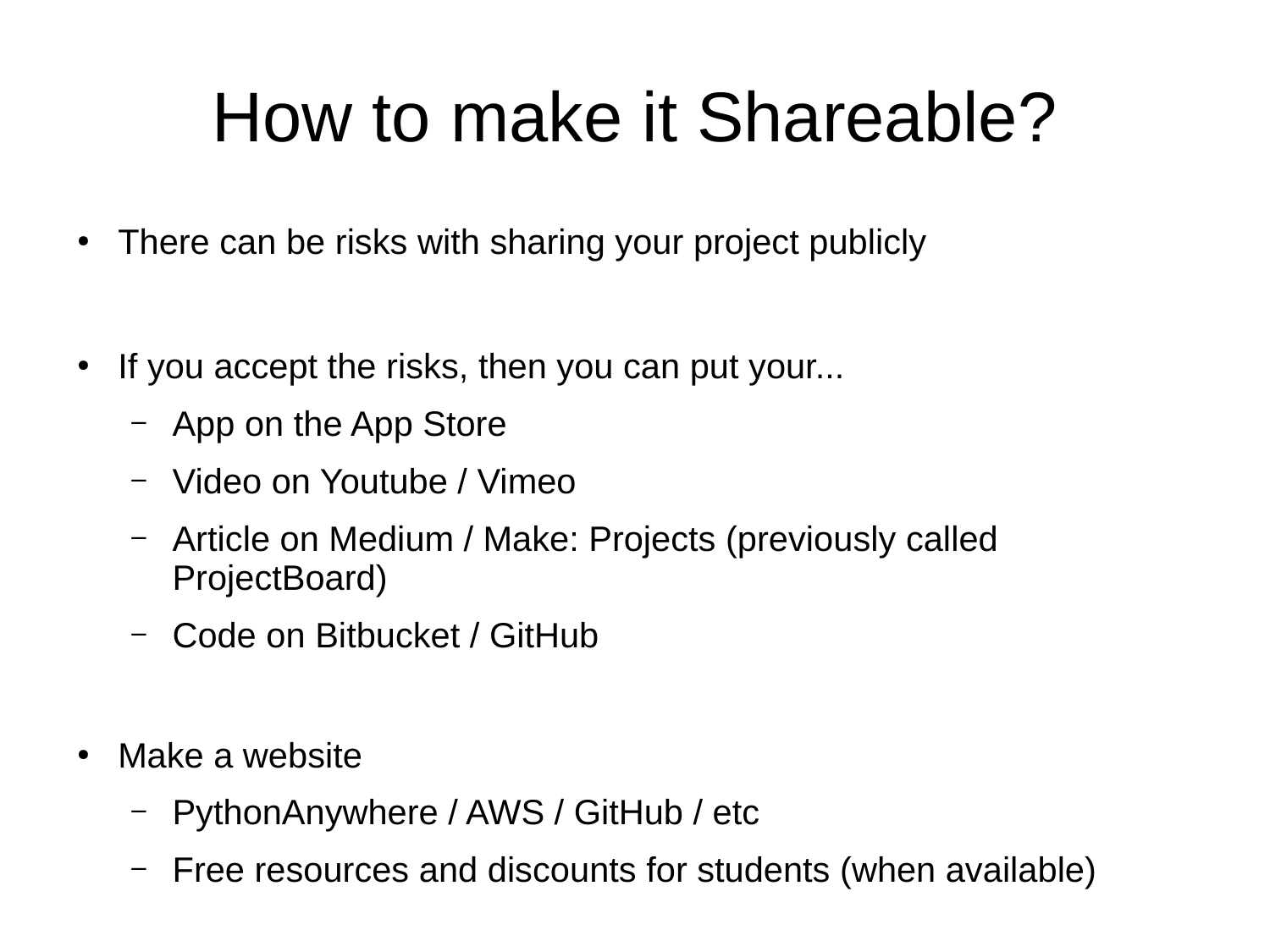#### Get Feedback

- Make a survey
	- Google Forms, SurveyMonkey, etc
- Share your creation and survey with...
	- Family, Friends, Classmates, and College community
	- Share with side-project communities
		- Ex: [Side-projects group](https://www.linkedin.com/groups/13568032/) on LinkedIn
- There can be risks, but I sometimes...
	- Contact people who work in this area
	- Post to relevant forums and communities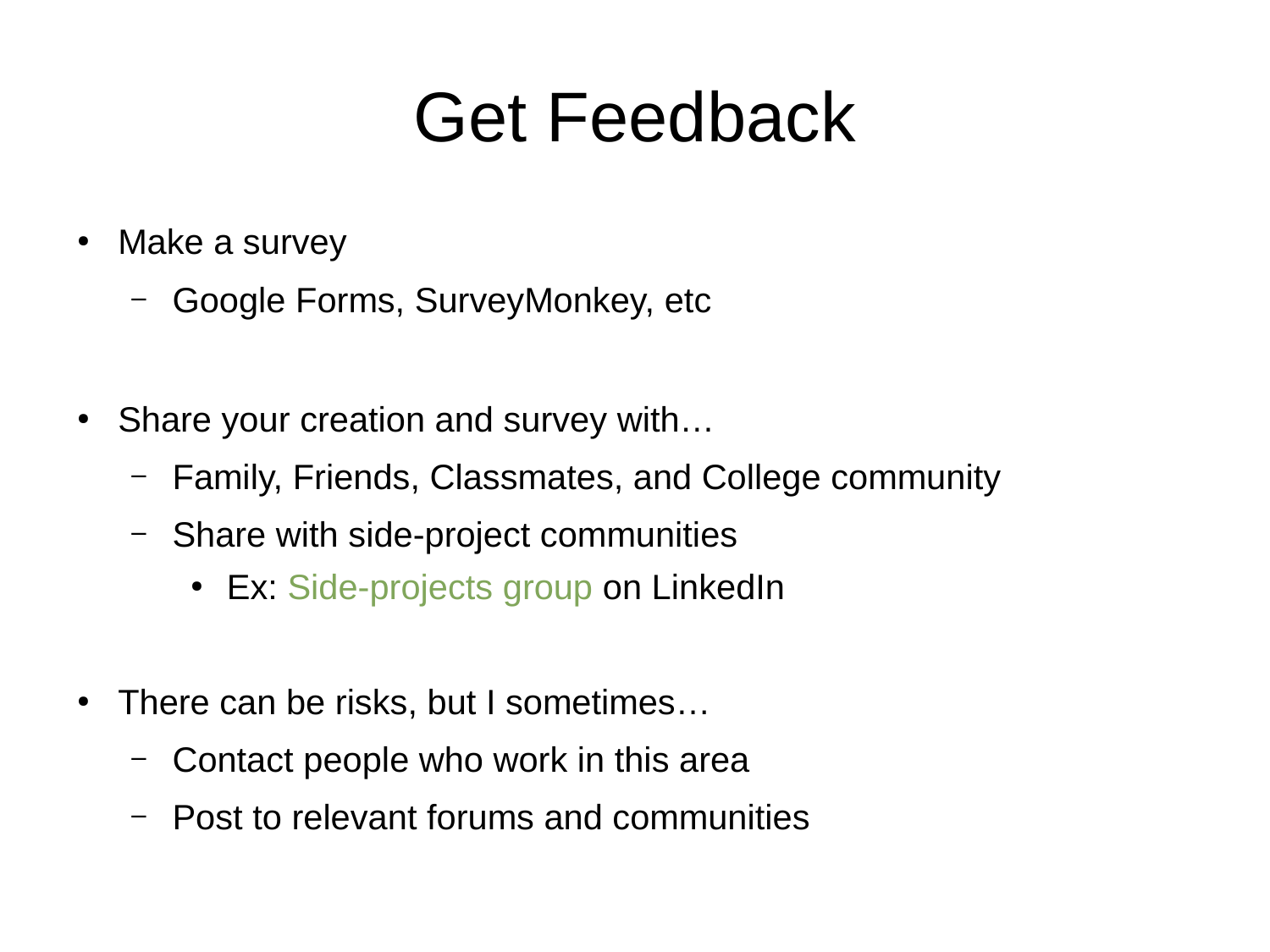## Finished

- Now what? Here are some options...
	- Feel the satisfaction of completing your project
	- Just keep making it better
	- Maximize your viewership and downloads
	- Use it to help you get a job
	- Set it down and come back to it later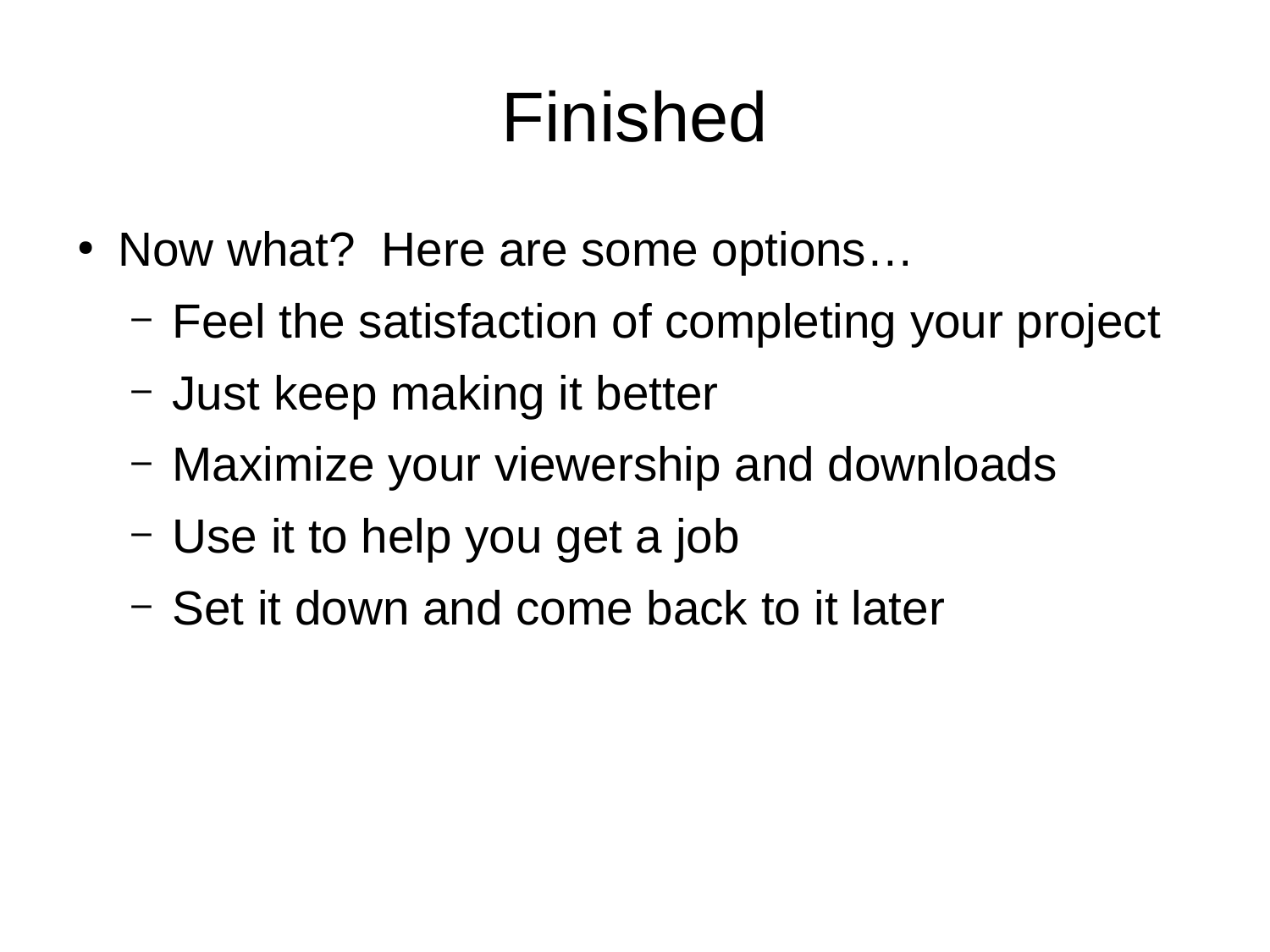## Viewership & Downloads

- Again, there can be risks with making your work public
- You can…
	- Share it with people who really need it
	- Initial users, communities, or influencers might help promote it
	- (I told a few stories)
- I encourage you to be moral and follow ethical practices
	- Some people do illegal things to promote their products (I do not encourage this behavior)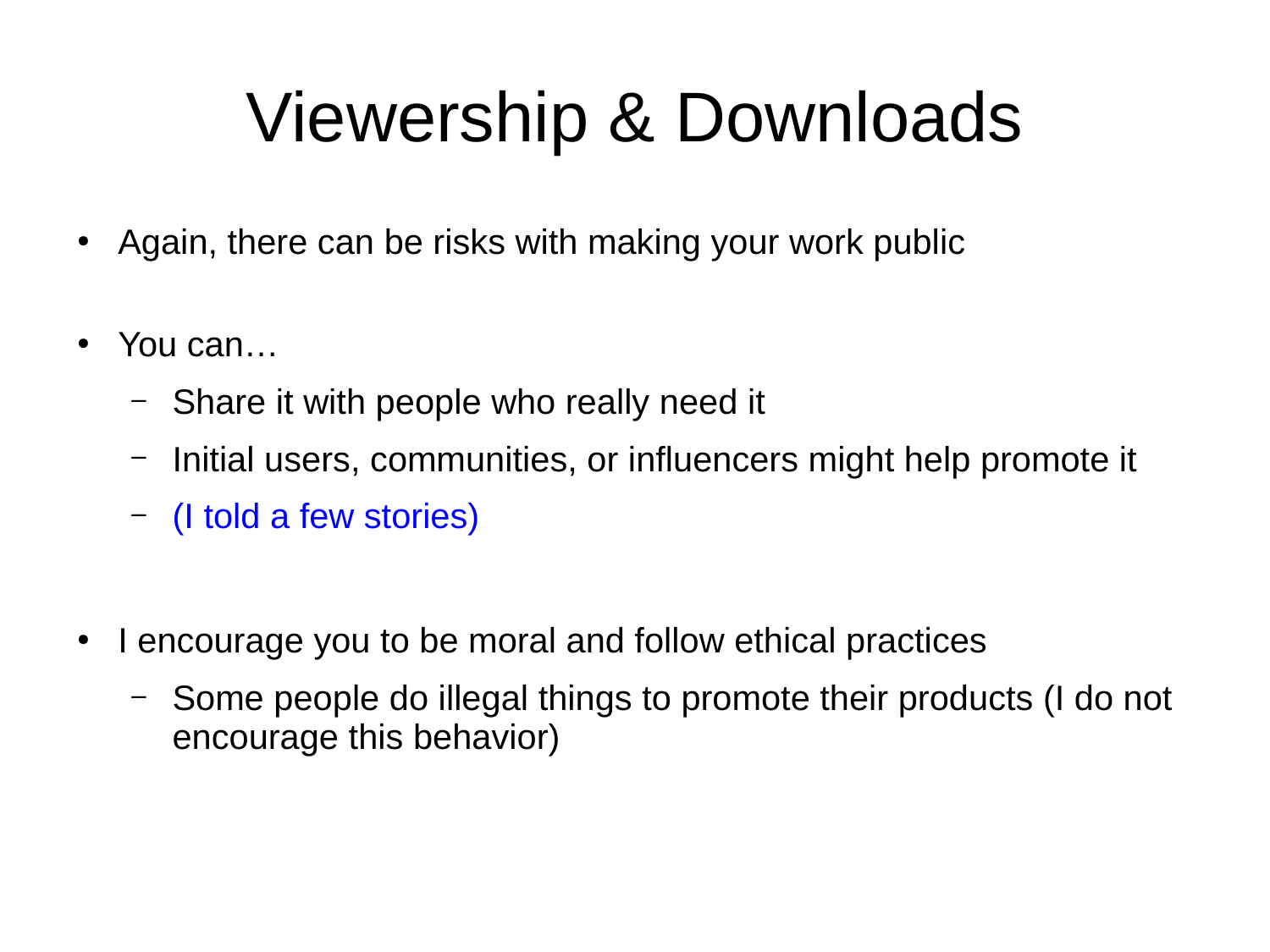# Get a job

- There is a lot that goes into getting a job (experiences can vary greatly)
	- Submit Application
	- Match with what they are looking for
	- Make a personal and memorable introduction
	- Nail the interview
- How can your side-project possibly help
	- Include it on your resume
	- Tell a potential employer about it (only if you feel comfortable)
	- Some potential employers ask for code samples. I have a couple side-projects that I use specifically as code samples.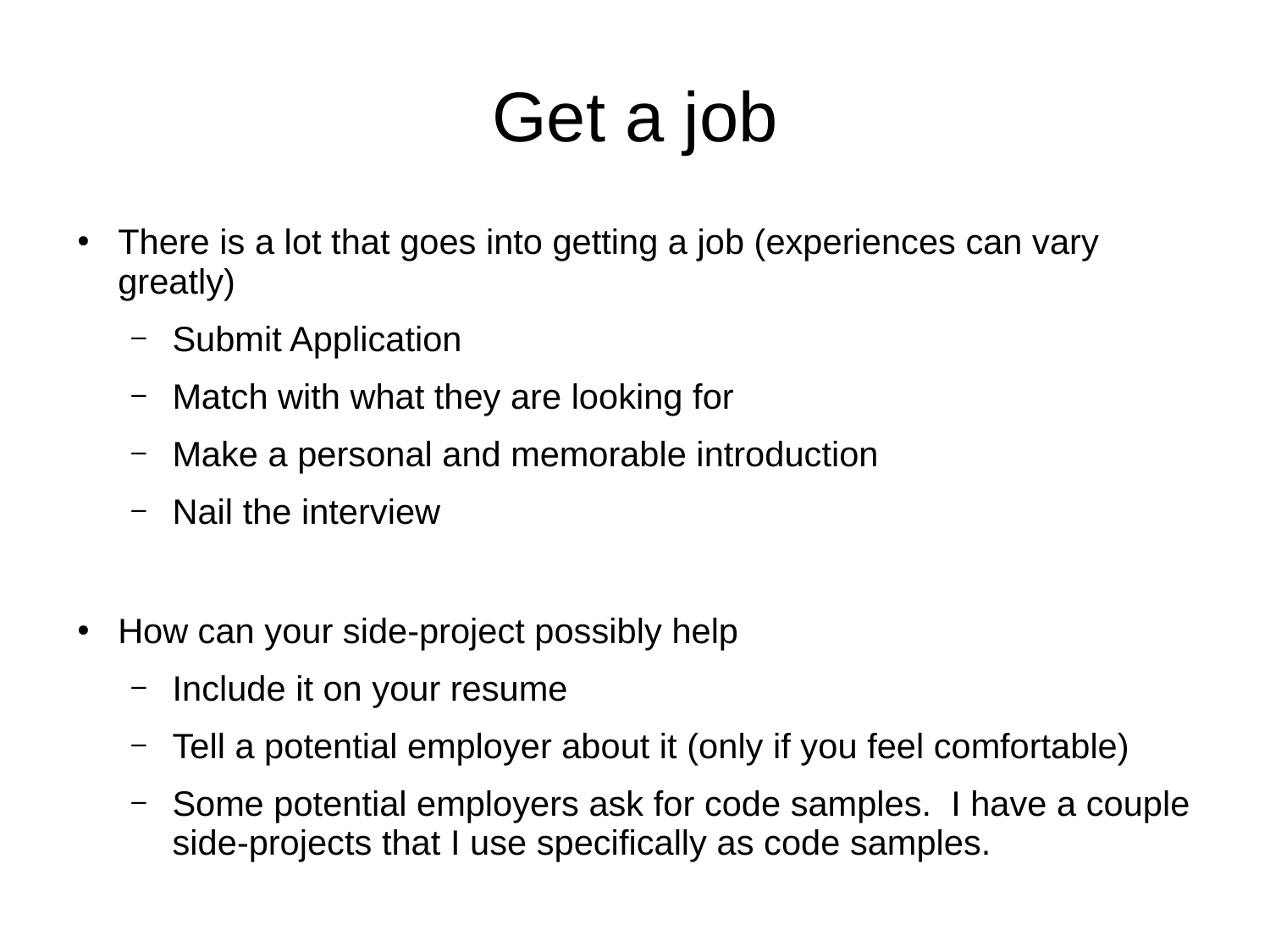## My Side-Project

- (I talked about my side-projects)
- I learned how to...
	- build a mobile friendly web app
	- setup a web server
	- use OAuth2
	- make a social media bot (followed ethical practices)
	- grow an online community
	- gain some traction
	- build a data set